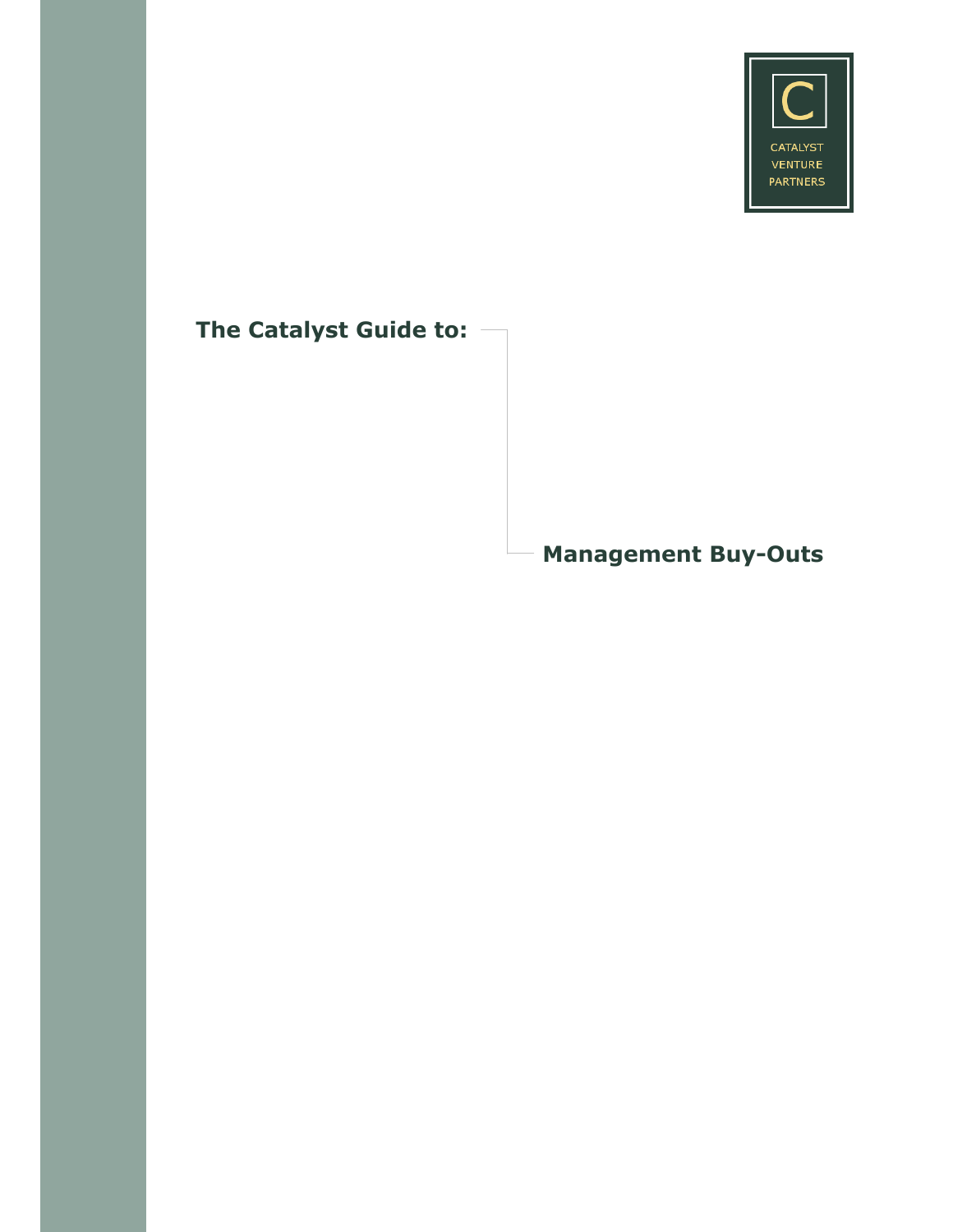# THE INGREDIENTS

# **What is a Management Buy-Out?**

A management buy-out is the purchase of a business by its existing management, usually with the help of financial backers. Over recent years, several hundred buy-outs have been completed annually.

The bulk of the funding will come from financial institutions in the form of equity and debt. Different types of financial instruments have tended to obscure the difference between the two. Debt is usually provided by specialised acquisition finance units of UK clearing banks or investment banks, while equity is provided by venture capital or private equity houses.

The opportunity for a management buy-out may arise in a number of ways.

- $\Box$  a group may decide to sell a business because it has become non-core;
- a company may find itself in difficulties and need to sell all or part of the business;
- $\Box$  the owner of a private company may wish to retire; and
- **a** a receiver or administrator may sell a business as a going concern.

Three factors are essential if a management buy-out is to be achieved: an effective management team, a strong business and a suitable exit opportunity. Each is examined in detail below.

# **The Management Team**

The quality of the management team is the most important element of a successful buy-out. Financial institutions need to be convinced that the management team has all-round strength and can manage the business independently. Tax, treasury and research and development may have been handled at group level and the management team may need strengthening in these or other respects.

The management team will need to demonstrate a high level of commitment to the buy-out and to the subsequent successful growth of the business.

The equity investors will expect each member of the management team to invest personally. The amounts involved are intended to be significant commitments by the individuals concerned and will vary according to the circumstances but are likely to be the equivalent of at least six months' gross salary. Provided the personal risk is acceptable, the equity investor

**The Ingredients**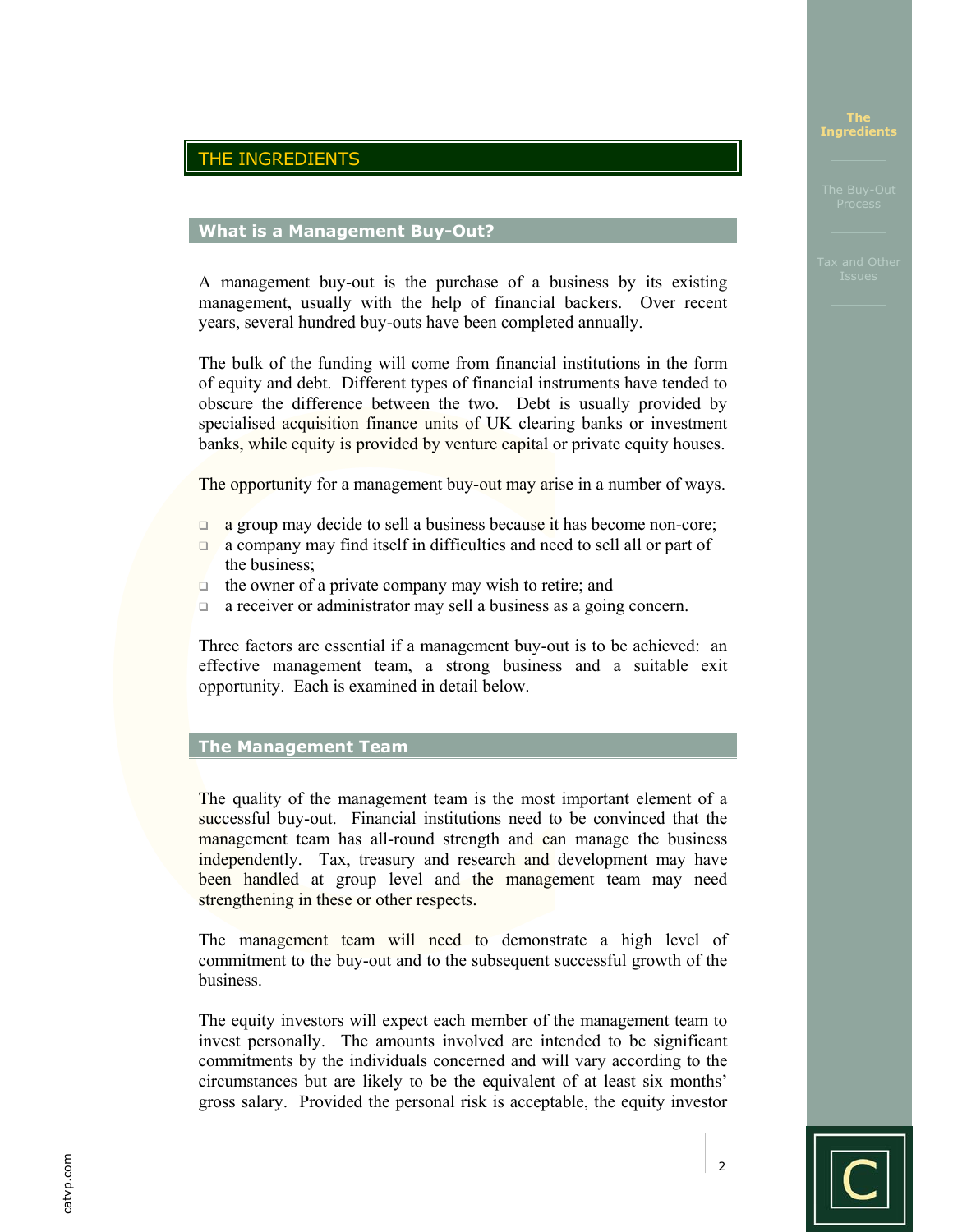will welcome a larger investment by the management team. Opportunities for other managers and staff to invest smaller sums can be provided. It is quite commonplace for the leader of the management team to have the opportunity to invest more than other key team members.

In most cases, the leader of the buy-out team will be the present chief executive. It will be his or her job to ensure that the management team is not overly distracted during the buy-out. It is often appropriate to delegate the day-to-day involvement in the transaction to one or two individuals, and for them to provide regular updates for the team.

# **A Strong Business**

Most management buy-outs involve high levels of debt, especially during the early years. Accordingly, a positive cash flow is required. A business will be less attractive to financial backers if the cash generated is absorbed by additional working capital, uncontrolled growth or a high level of capital expenditure.

As a general rule, the following characteristics help a buy-out.

- $\Box$  a consistent track record of turnover and profit growth or demonstrable scope for improvement;
- $\Box$  a strong competitive position within a growing, stable industry;
- $\Box$  a spread of products and services;
- $\Box$  strong asset backing or demonstrable cash generation.

As a result, most businesses lend themselves to a buy-out if they possess the above features. There is a common misconception that 'people' or 'creative' businesses are more difficult to buy out. This is not true provided that the business shares most of these features.

# **Suitable Exit Opportunity**

As most buy-outs depend upon both equity and debt finance, the repayment of both needs to be considered at the outset.

The leading debt provider will usually expect both interest and capital to be paid back out of cash flow over a specified period, often 5-7 years. Debt providers will not want to rely on an exit for the repayment of the loan.

Providers of equity capital, however, will require an exit for the bulk of the profit they expect to make from backing the transaction. In most cases, they want to realise their investment within 3-5 years of the buy-out. Investors tend to maximise the annual compound rate of return by an early exit.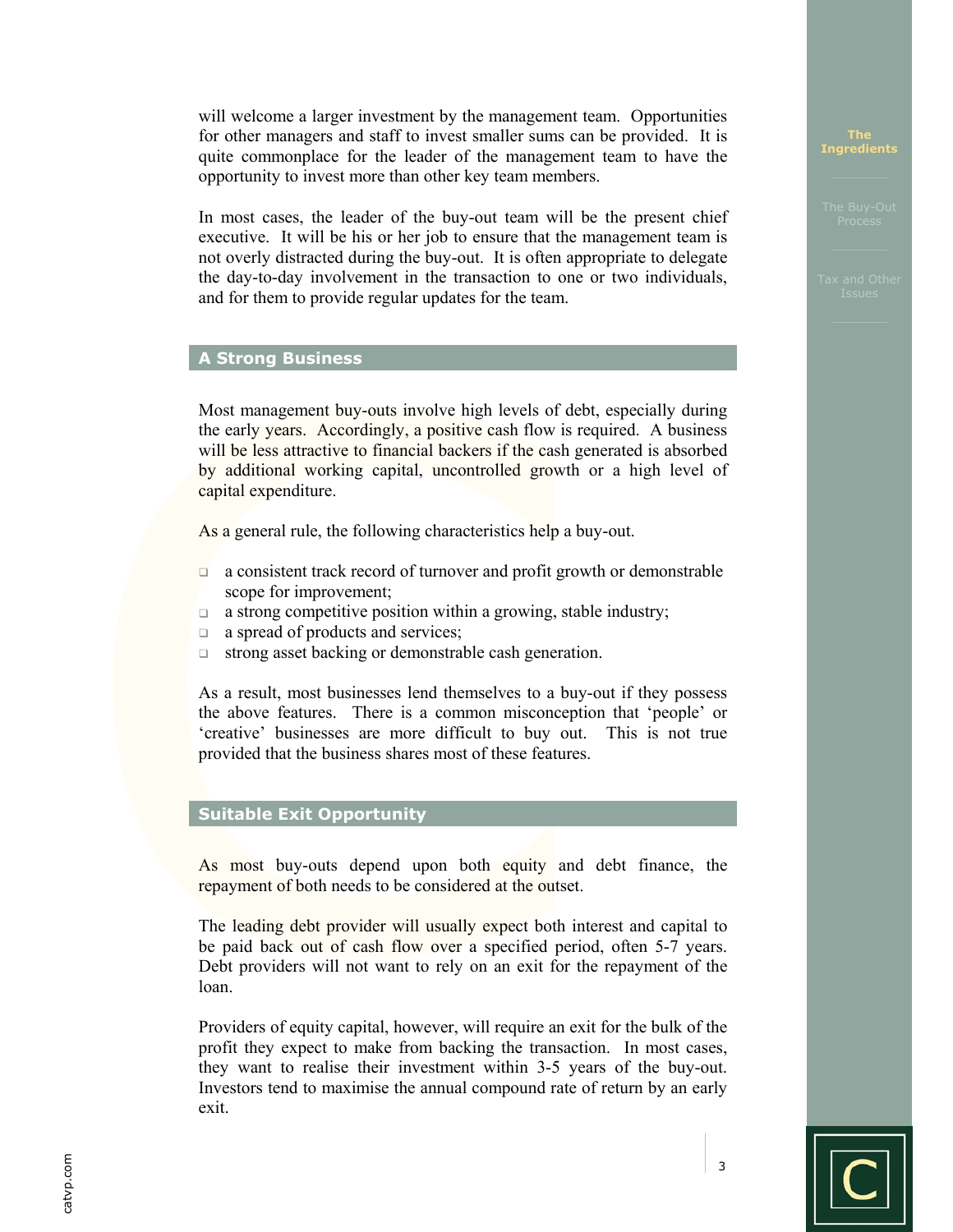The probable exit opportunities are:

- $\Box$  a sale of the company to a trade buyer;
- a flotation of the business on the London Stock Market, the Alternative Investment Market (AIM) or Easdaq; and
- $\Box$  the management team may buy out the shareholding of the institutional investor, or even a manager wishing to leave or retire, if the business has generated sufficient profit and has adequate cash or borrowing resources.

In a substantial majority of cases, however, the most likely exit will be a sale to a trade buyer.

For an attractive exit, it is important that the business:

- has achieved satisfactory sales and profit performance for the preceding 2 or 3 years, compared with other companies in the market sector;
- $\Box$  is capable of sales and profit growth during the medium term;
- $\Box$  is not unduly dependent upon either one or a few customers; and
- has a management team committed to the development of the business.

Consequently, a management team will have to demonstrate how they will achieve continued sales and profit growth throughout the foreseeable future in order to get financial backing. Attempts by a management team to mount a management buy-out simply to retain their jobs would not receive backing unless the prospects for a successful exit are demonstrated.

As a potential purchaser will generally require the management to continue after the acquisition, the management team should not assume that they will exit at the same time as the institutions.

The casting vote regarding exit is a matter for negotiation. There are likely to be detailed discussions as to the circumstances in which either management team or investors can sell their shares and the rights and obligations of other shareholders in such circumstances. Investors will not want to coerce a successful management team into an exit.

It is quite common for a participating or accelerating dividend to come into operation after, say, 2 or 3 years, giving the equity investors a right to a proportion of profits. This form of finance is expensive and is intended to focus the management team on the advantages of an exit. In addition, a majority of the equity investors' investment may be in the form of loan notes or preference shares repayable or redeemable to a fixed timetable, sometimes at a premium.

 $||\mathbf{C}$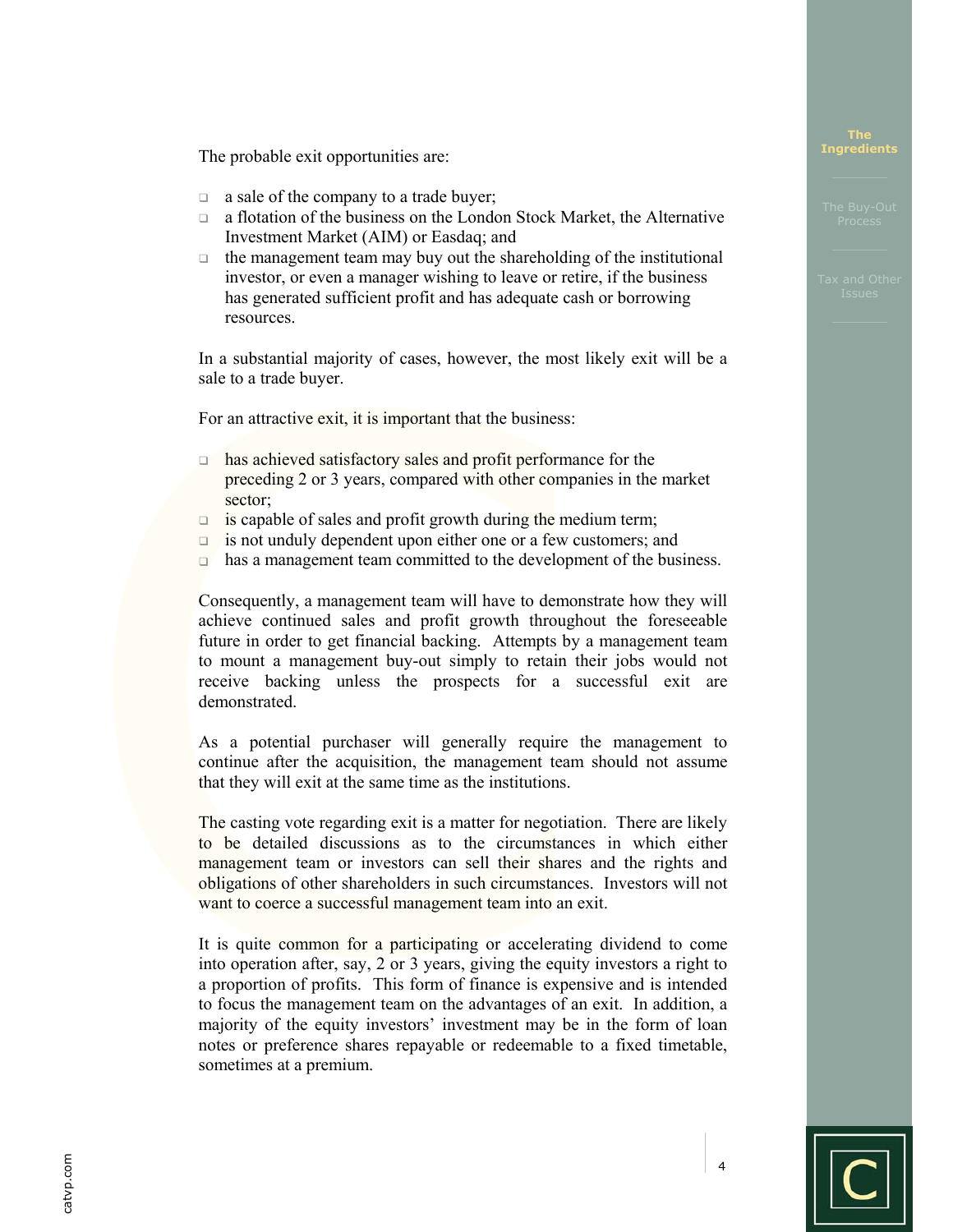# THE BUY-OUT PROCESS

# **The Stages of a Buy-Out**

Typically, the stages involved and the likely sequence of events are;

- $\Box$  agree on members of the management buy-out team, and the choice of managing director;
- $\Box$  select and appoint financial advisers to the management team;
- $\Box$  assess whether the opportunity is suitable for a buy-out;
- $\Box$  obtain approval or accept the invitation to pursue a management buyout, if the opportunity is suitable;
- $\Box$  determine or evaluate the vendor's asking price;
- $\Box$  write the business plan;
- $\Box$  meet three or four carefully selected equity investors;
- $\Box$  obtain written offers of financial backing from each investor;
- $\Box$  appoint legal advisers to the management;
- $\Box$  select the preferred lead investor;
- negotiate the best possible equity deal for the management;
- $\Box$  negotiate the purchase of the business, with a cost indemnity and a period of exclusivity;
- $\Box$  carry out due diligence using investigating accountants;
- $\Box$  obtain debt finance and syndicate equity investment if necessary;
- prepare and negotiate legal documents; and
- achieve legal completion.

# **The Business Plan**

The business plan needs to convince the investor that the proposed buy-out is an attractive investment. It is primarily a selling document and should demonstrate the management team's commitment to the buy-out and the subsequent development of the business.

The business plan should be written by the management team. Their financial adviser should provide a critical and constructive review of the plan and the financial projections. The plan should ideally be no more than 15 to 25 pages long, plus appendices.

A typical business plan should include:

 an executive summary, preferable no longer than one page, covering the main points and setting out the situation with the vendors and the amount of finance required;

catvp.com catvp.com

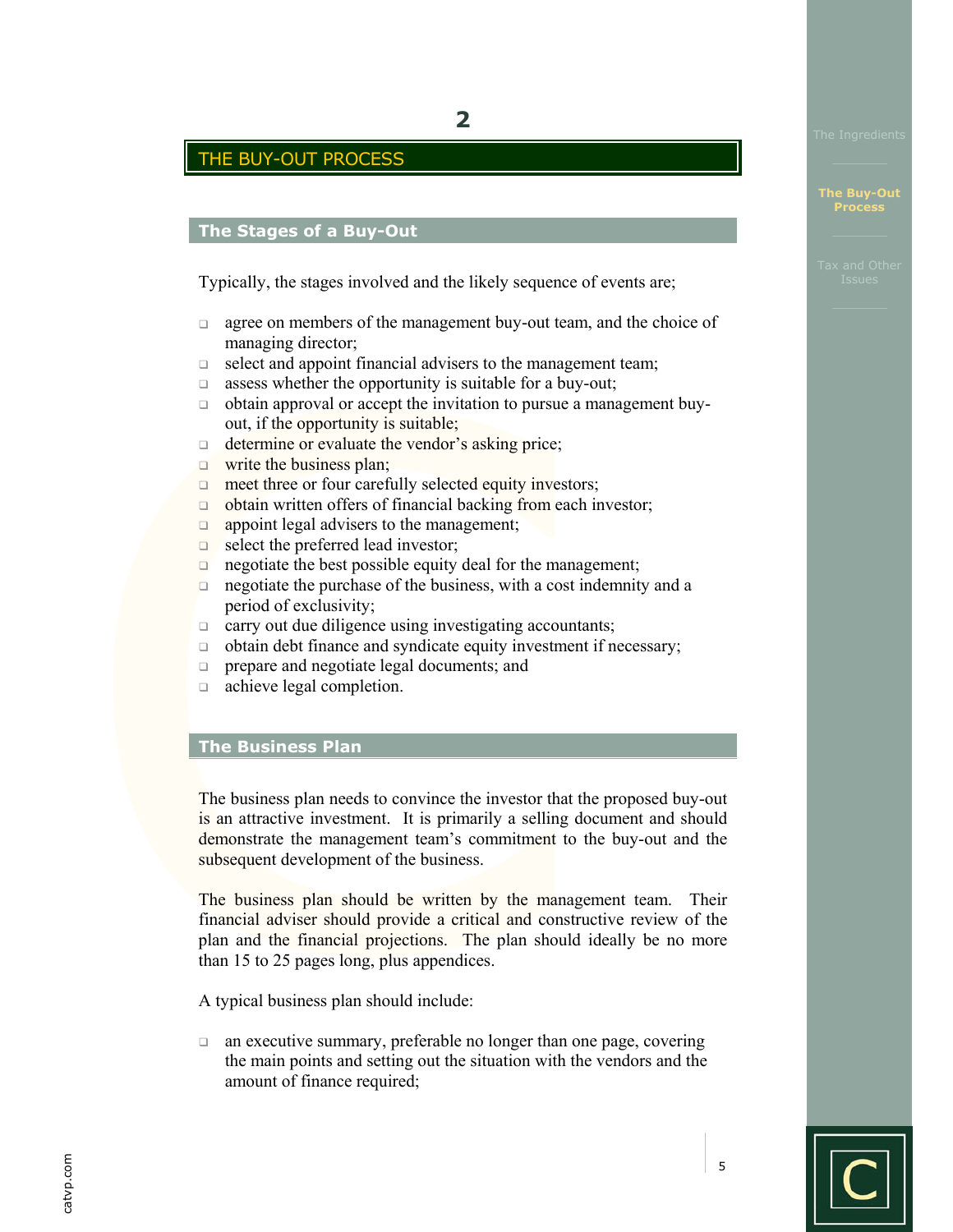- a concise history of the business and a description of the products or services, markets served, distribution channels, location and size;
- $\Box$  an analysis of the market and the competitive position of the business;
- $\Box$  a description of the main assets and any key features of the way the business operates;
- $\Box$  a profile of the management team, their positions and responsibilities, their qualifications and experience plus an overview of the staff; and
- $\Box$  summary results over the last 2 or 3 years and projections for the next 3 years showing profit and loss, cash flow and balance sheets.

The projections should be positive, credible and specific. Where the projections show rapid growth or a change in the nature of operations, the background and reasoning will need to be clearly spelled out.

An indication of likely acquisition cost should be included if known, together with any further funding requirements. It is generally not appropriate to outline funding structure.

# **The Role of Financial Advisers**

The financial advisers should be appointed at the outset and wholly involved until the day of legal completion.

The role of the financial adviser in assessing whether a management buyout is feasible is a crucial one. If there is doubt about whether adequate backing will be available, it is essential that the financial advisers should check on a 'no names' basis with 3 or 4 carefully selected equity investors at director level. No management team should ever pursue a management buy-out unless there is a strong probability of success. Financial advisers must give dispassionate and candid advice on the chances of success. When a management buy-out is not achieved, for any reason, there is a risk that the relationship with the group, or owners of a private business, may be damaged irreparably. Career prospects could well suffer as a result.

If the management team has been invited to pursue a management buy-out, or the owners have raised the possibility in passing, then initiating matters should be straightforward. On the other hand, if a management buy-out has not been mentioned there could be a risk in requesting to pursue one, even if the subsidiary is clearly a non-core business or the owners are close to retirement age. A request to pursue a management buy-out could be either viewed with suspicion or even regarded as disloyal, particularly if the business is operating at a loss.

Without the group or shareholders' consent, the management team is precluded by law from disclosing any confidential information to an equity investor or debt finance provider. A business plan cannot be provided without specific consent. Equally, the investor and lenders would not want to incur the risk of being sued for inducing a breach of contract.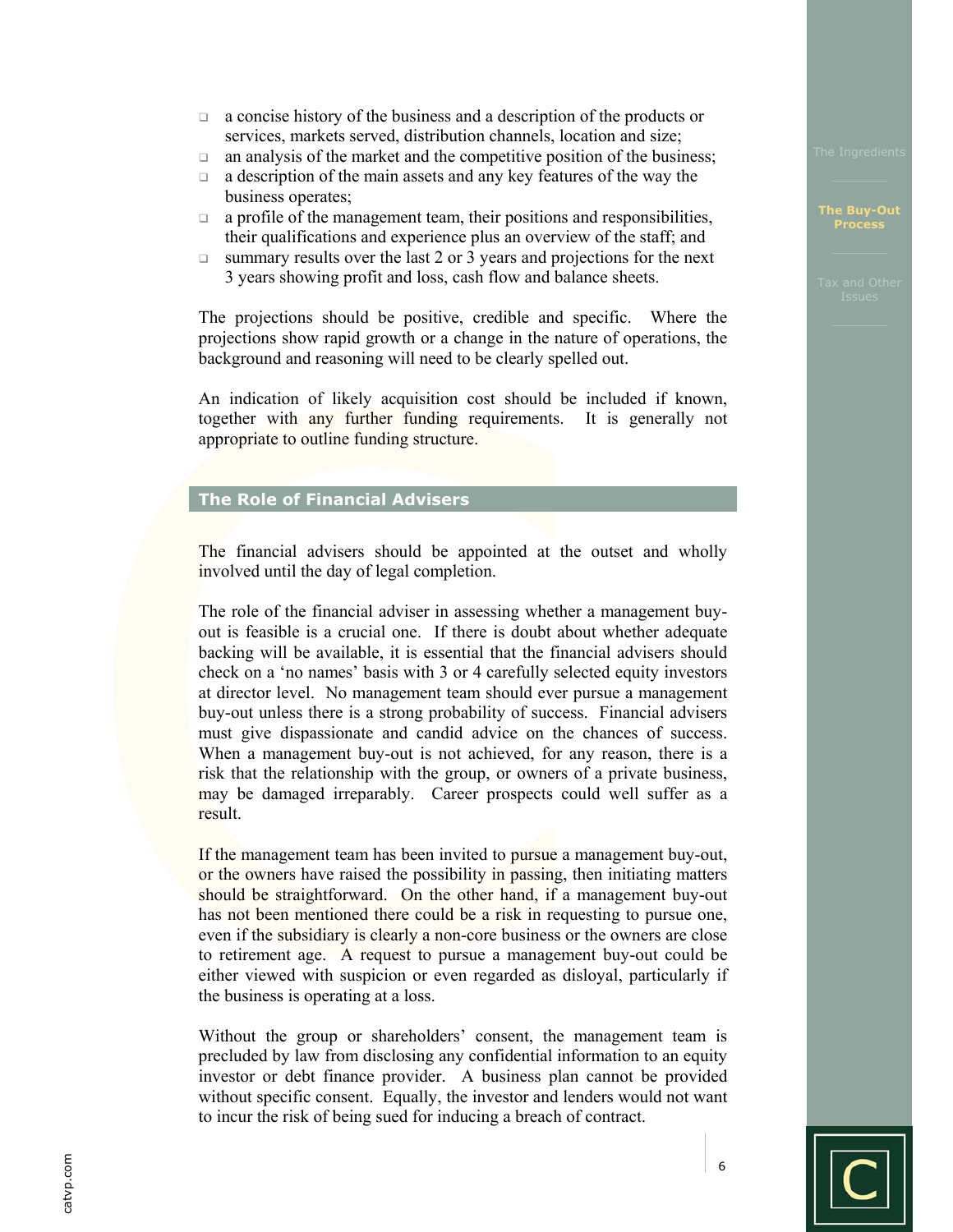This can create a 'chicken and egg' situation for the management team. Quite rightly, they need to know that a management buy-out is achievable at a mutually acceptable price before requesting the opportunity to pursue one or accepting an invitation to do so.

Fortunately, there is a simple and acceptable way around this apparent dilemma. Financial advisers should be willing to have an exploratory meeting in absolute confidence and, without any cost or sense of obligation, to advise upon:

- $\Box$  the likelihood of achieving financial backing;
- $\Box$  the maximum purchase price likely to be feasible;
- $\Box$  the probable financial structure of the deal; and
- $\Box$  the names of recommended financial institutions that will most want to back this opportunity.

In these circumstances, the financial advisers can telephone the appropriate decision-maker, on behalf of an 'un-named client', to ask if a sale would be considered. If the answer is an emphatic 'no', the management should forget about a management buy-out, at least for the time being, but not rule out finding another business suitable for a management buy-in. If the owners indicate a willingness to consider a sale, the management team should raise the possibility of a management buy-out when a suitable opportunity arises.

The financial advisers should indicate whether or not the managing director is likely to be acceptable to the equity investor. If the institutional investor does not find the proposed managing director acceptable, it will not invest in the management buy-out team. The choice of managing director needs to be confirmed at this stage, because the business plan must state the proposed role for each member of the management team.

Once the management buy-out opportunity, the management team and the managing director have been confirmed as acceptable to equity investors, the financial advisers and the management team need to work closely together.

At times, the management buy-out process can become frustrating and stressful for all concerned. It is vital that the management team and its advisers are compatible at both professional and social levels. Above all, the financial advisers should be supportive of the management team throughout.

The key contribution of the financial advisers should include:

- $\Box$  advising on the format and content of the business plan;
- $\Box$  choosing 3 or 4 prospective equity investors most likely to be keen to invest in the type of business and size of deal;
- $\Box$  seeking a cost indemnity and a period of exclusivity from the owners;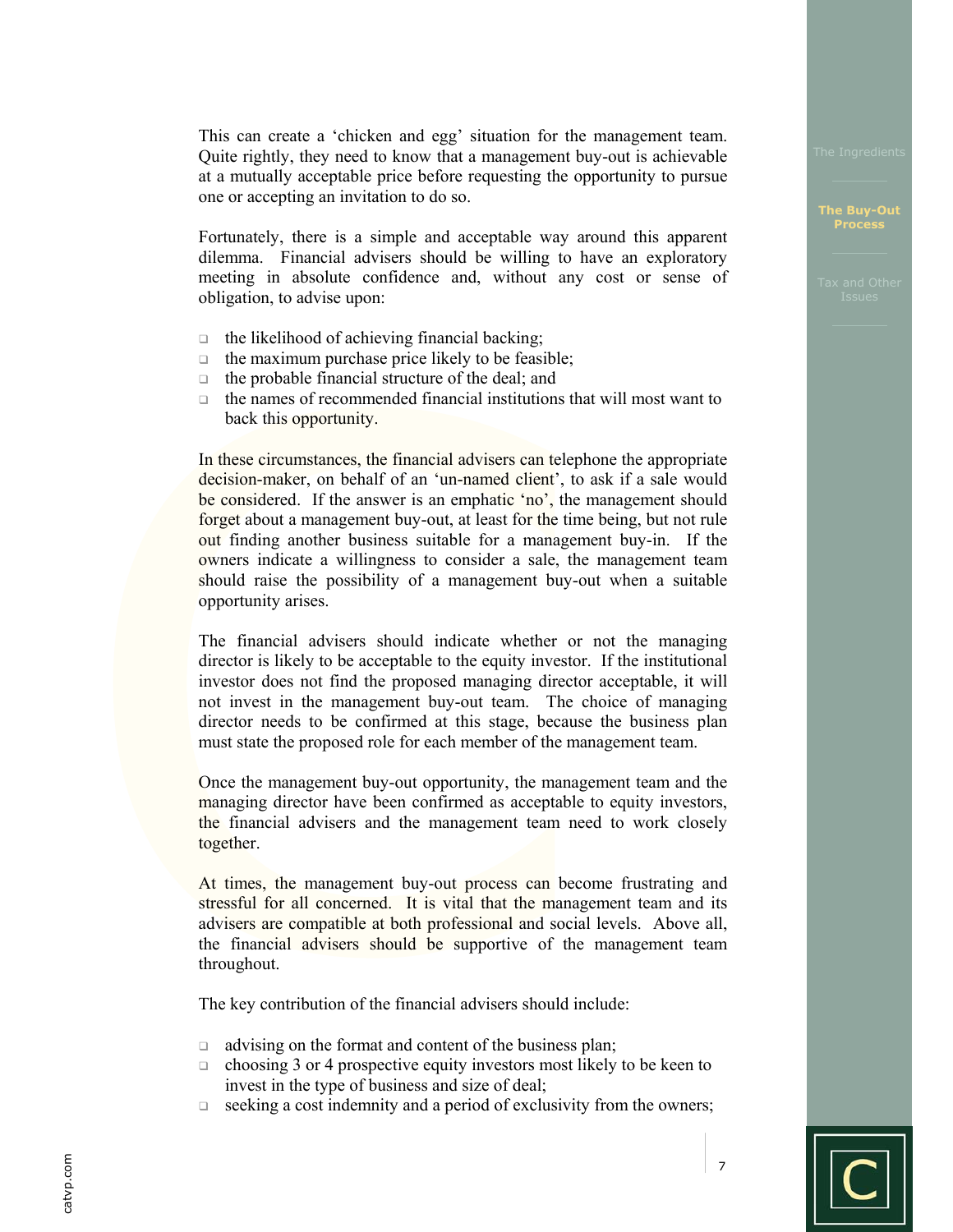- negotiating the best possible equity deal for management from the preferred equity investor;
- $\Box$  working with the equity investor to negotiate the lowest possible purchase price and most advantageous deal structure from the owners; and
- $\Box$  introducing the management team to appropriate legal firms with proven experience of management buy-outs.

# **The Role of Legal Advisers**

There is usually considerably more legal documentation involved in a management buy-out than in a sale to a trade buyer. Some management teams are unsure why one set of lawyers cannot act for the management team, the equity investor and the providers of debt finance.

While the various parties have a common interest in pursuing the legal agreement to buy the company, the management team needs its own lawyers to handle their agreement with the equity investor. It is vital that the management team appoints competent lawyers with an established management buy-out track record. Both the vendor and the financial institutions may use 'heavy-weight' law firms and the management should invest time in 'beauty-parading' prospective law firms to ensure relevant expertise and competitive fees.

The Articles of Association of Newco, essentially the bye-laws for operating the company, and the Shareholders' or Subscription Agreement between the management team and the equity investor need to be negotiated. The agreement initially drafted by the lawyers acting for the equity investor may impose too onerous restrictions on the managerial freedom of the management team to operate the business. For example, there may be a requirement to obtain the approval of the equity investor to recruit or dismiss staff over a given salary level, or to authorise an item of capital expenditure over a given limit. While the principle may be accepted by the management team, it may be necessary to negotiate higher limits to ensure adequate operating freedom.

The arrangements for members of the management team who leave the business prior to the exit are likely to need considerable negotiation. Investors will want the shares to be sold at the lowest possible price to incentivise replacement managers. The departing manager, however, will want to receive full value.

The attitude of investing institutions to these issues varies. Some will seek to make a distinction between 'good' and 'bad' departures and be prepared to increase the value attributable to a manager's shares over time. Others will seek a simpler basis, agreeing a valuation formula to be applied regardless of the circumstances surrounding the departure.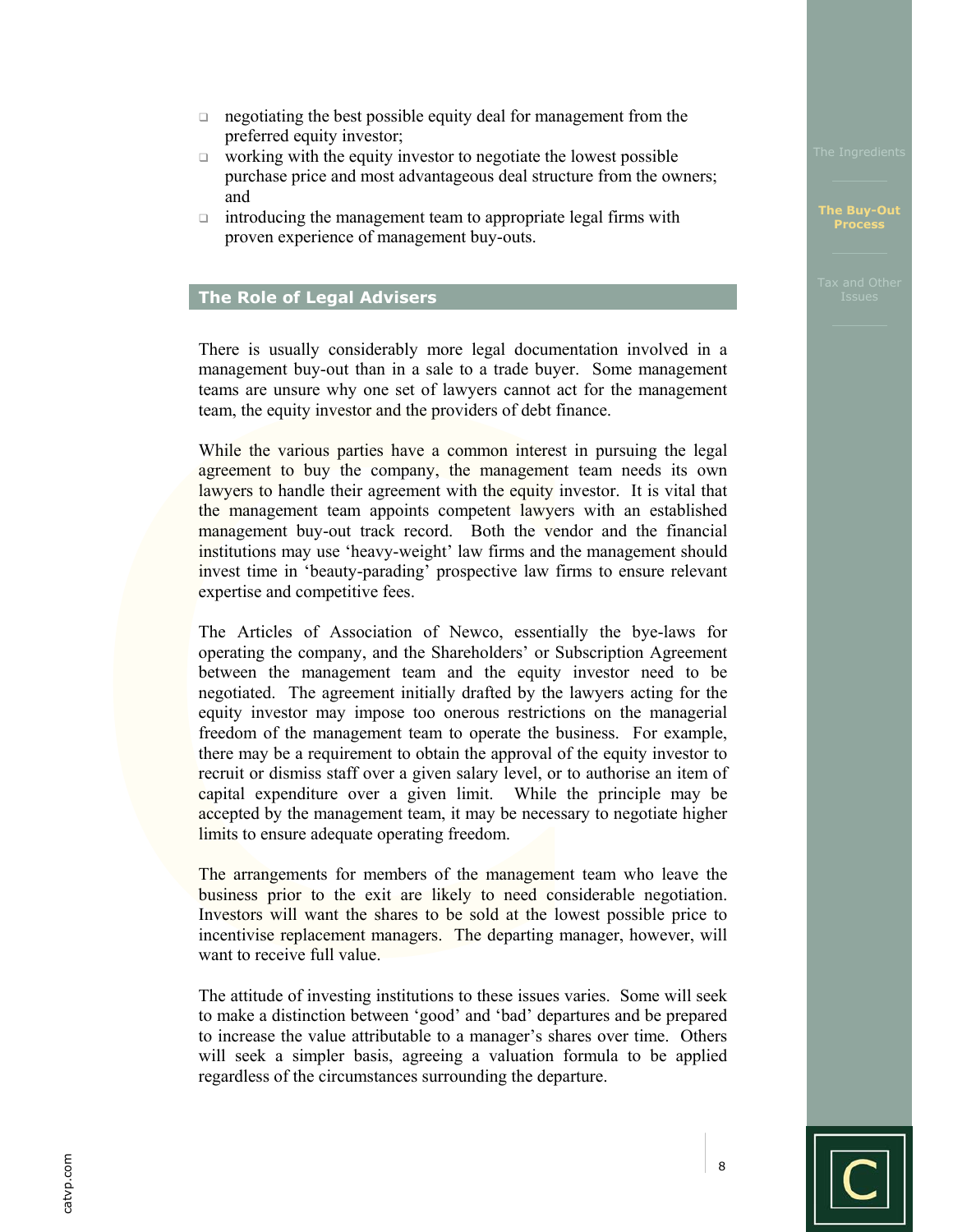Service contracts between Newco and the management team just be negotiated before legal completion. The starting salaries and duration of the service contracts must be acceptable to the management. If interest on mortgages or loans to purchase an equity stake is to be repaid monthly, then the salaries should be increased to avoid a drop in the standard of living. It must be realised that subsequent salary increases for the management team will not only need the approval of the equity investor, but are likely to be strictly regulated.

Generally speaking, the lawyers to Newco will handle the acquisition agreement between the vendors and Newco and the loan agreement between Newco and the lenders.

## **Timescale**

Most buy-outs take up to 6 months. When buying from a receiver, speed is essential and the equity investor will respond accordingly. Private equity houses occasionally publish case histories showing a management buy-out legally completing within 3 months. These are the exceptions.

A typical timetable of events is:

#### **Month 1**

- **a** agree on the management team;
- $\Box$  appoint the financial advisers;
- obtain agreement to pursue a management buy-out.

#### **Month 2**

- $\Box$  write the business plan and send it to equity investors;
- $\Box$  hold initial meetings with prospective equity investors;
- $\Box$  seek a cost indemnity and period of exclusivity.

#### **Month 3**

- $\Box$  obtain outline written offers from prospective equity investors;
- $\Box$  negotiate improved terms with equity investors;
- $\Box$  appoint preferred equity investor and lawyers.

#### **Month 4**

- $\Box$  negotiate the acquisition from the vendors;
- sign heads of agreement;
- investigating accountants complete due diligence.

### **Months 5/6**

- $\Box$  equity investor syndicates equity if appropriate;
- **a** arrange debt finance;
- **prepare and negotiate legal documents;**
- $\Box$  renegotiate the equity deal for management, if necessary;
- $\Box$  legally complete the management buy-out as soon as possible.

# **Process**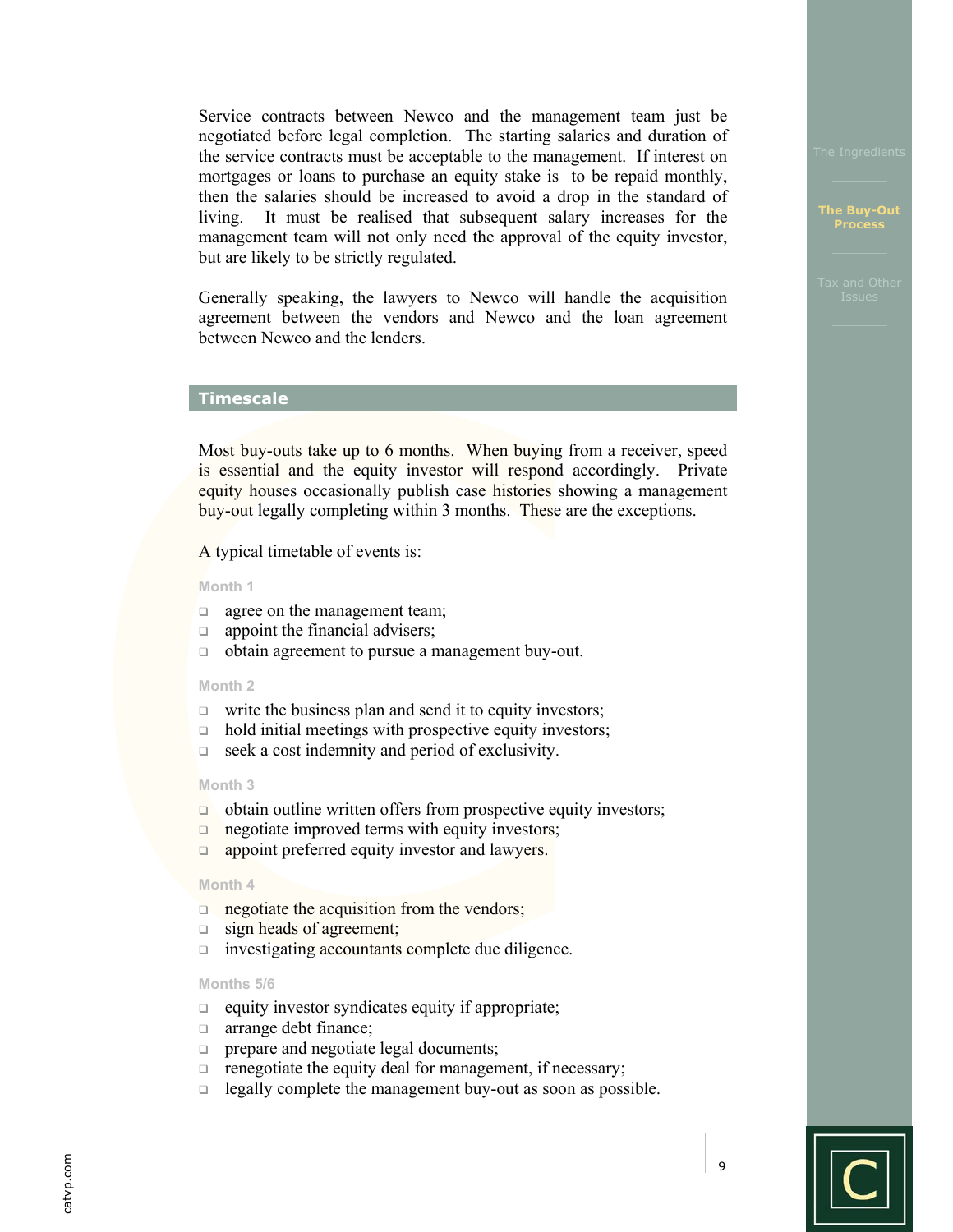Throughout this period, the management team must continue to manage the business, or suffer the consequences immediately after the management buy-out is completed. The financial advisers must take the brunt of the workload connected with the management buy-out.

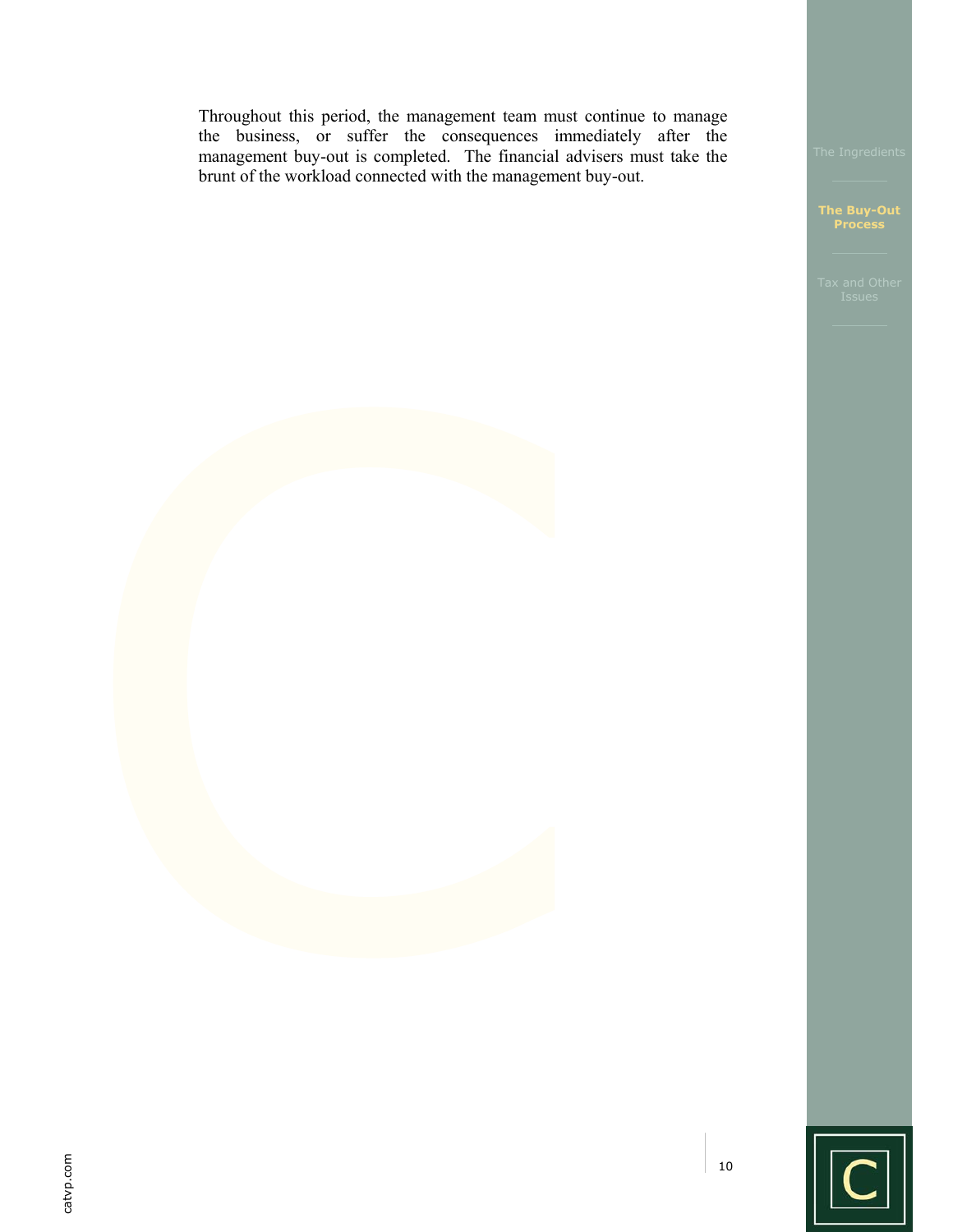# TAX AND OTHER ISSUES

# **Personal Taxation**

Expert advice is needed before the management buy-out is legally completed in order to ensure the maximum benefit for the management team after paying income and capital gains tax.

Issues that need to be addressed are:

- $\Box$  the availability of income tax relief on the interest paid on borrowings to purchase an equity stake;
- $\Box$  legitimate opportunities to minimise capital gains tax and inheritance tax liabilities in due course under current taxation regulations; and
- $\Box$  income tax relief on the purchase price of the equity stake should the business fail after the management buy-out.

# **Pension and Employment Issues**

When a subsidiary is being acquired form a group, the employees will cease to be members of the group pension scheme at or shortly after legal completion. The management buy-out team will need to take actuarial advice prior to legal completion to ensure that the value of the pension fund to be transferred to Newco will be sufficient to meet the pension liabilities for staff to be employed.

If the group pension scheme is under-funded, this could involve Newco making significant additional contributions to meet the liability. Equally, this could mean either that a lower acquisition price would need to be negotiated or the management buy-out would not be completed. Conversely, if the group pension scheme is over-funded, the transfer of a share of the surplus should be sought in order to benefit from a 'pension contribution holiday' for a period.

When share capital is acquired, the contracts of employment for staff will normally continue unchanged. As mentioned previously, however, the equity investor will want to establish new contracts for the key managers investing in the buy-out.

Where the assets and business are acquired, the Transfer of Undertakings (Protection of Employment) Regulations 1981 are likely to apply. These are complex regulations, and one provision is that, unless the terms of employment are substantially unchanged, then Newco could face claims for redundancy for payments from staff.

catvp.com catvp.com **Issues**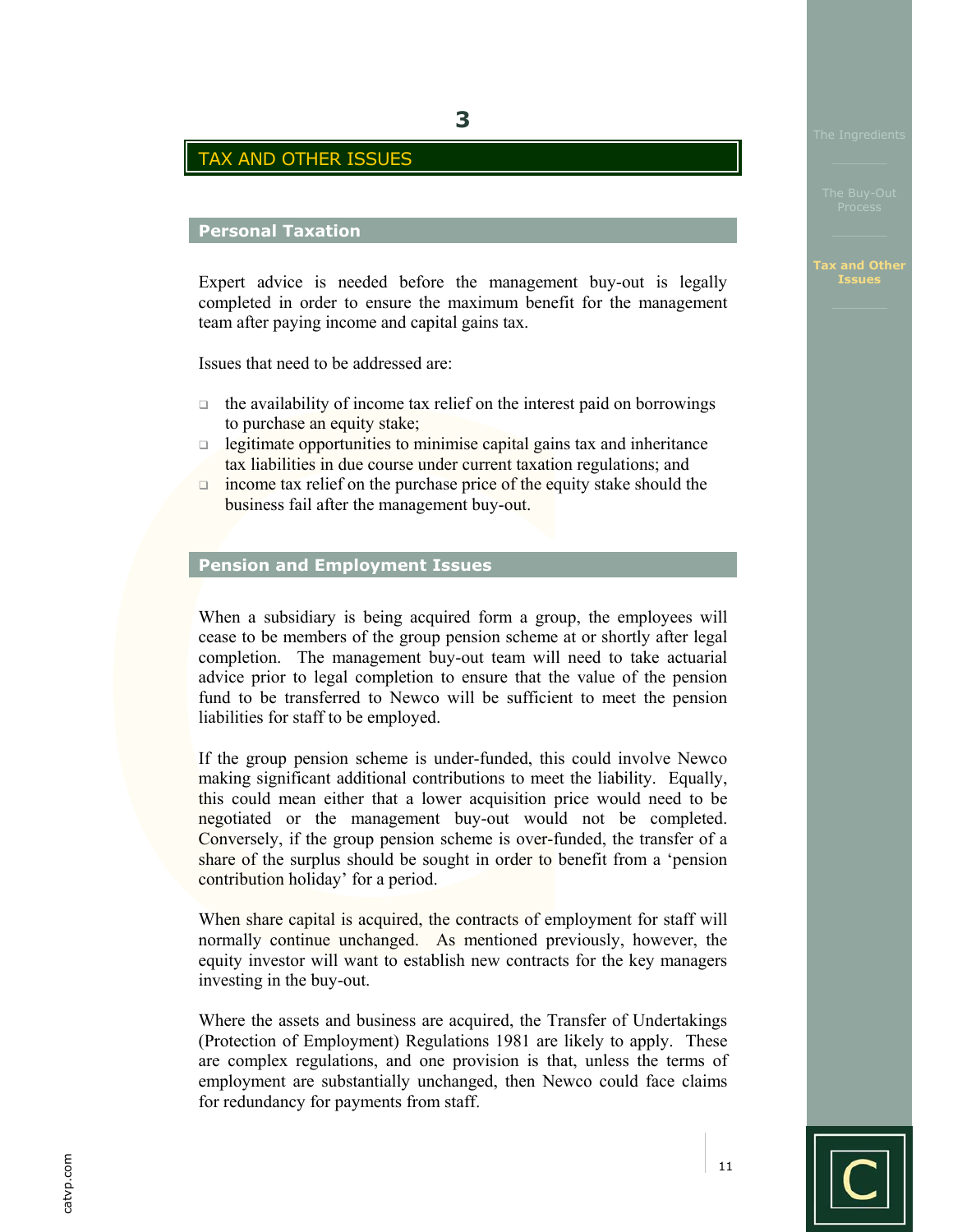### **Environmental Issues**

Acquirers of all kinds – corporates or venture capital-backed management teams – are becoming aware of the environmental pitfalls that can affect transactions. However, equity and debt providers funding a buy-out will be particularly sensitive to any environmental issues that might arise. Their concern will extend beyond the business having all the necessary approvals, permits and licences necessary to operate and will include the state of the fabric of any buildings and of any surrounding property. Funders will wish to establish any manner in which any property assets over which security may be granted may be affected by environmental issues as well as any liabilities which might be incurred by Newco or indeed, the funders themselves.

UK environmental legislation can make both occupiers, owners and 'polluters' liable for environment problems. As a minimum, most funders will insist on a 'Phase One' environmental investigation of a business with manufacturing or property assets, which will add to the timetable.

UK environmental legislation can make both occupiers, owners and 'polluters' liable for environmental problems. As a minimum, most funders will insist on a 'Phase One' environmental investigation of a business with manufacturing or property assets, which will add to the timetable.

# **Professional Fees**

Newco pays all fees on legal completion as the costs of the acquisition.

The equity investor and the debt providers are likely to charge an arrangement fee of between one and two per cent of the total funding requirement.

As the equity investor will appoint lawyers to act for Newco and the investigating accountants to carry out due diligence, the management's financial advisers should establish that the equity investor is responsible for these fees if the management buy-out is not legally completed, unless covered by a cost indemnity from the vendors.

The financial advisers and lawyers to the management team will often be working almost wholly on a contingent bases, their fees dependent on legal completion except for cost indemnities negotiated from the vendors.

The management team must ensure they are not personally liable for unexpected and sizeable fees, plus VAT, if the management buy-out does

#### **Tax and Other Issues**